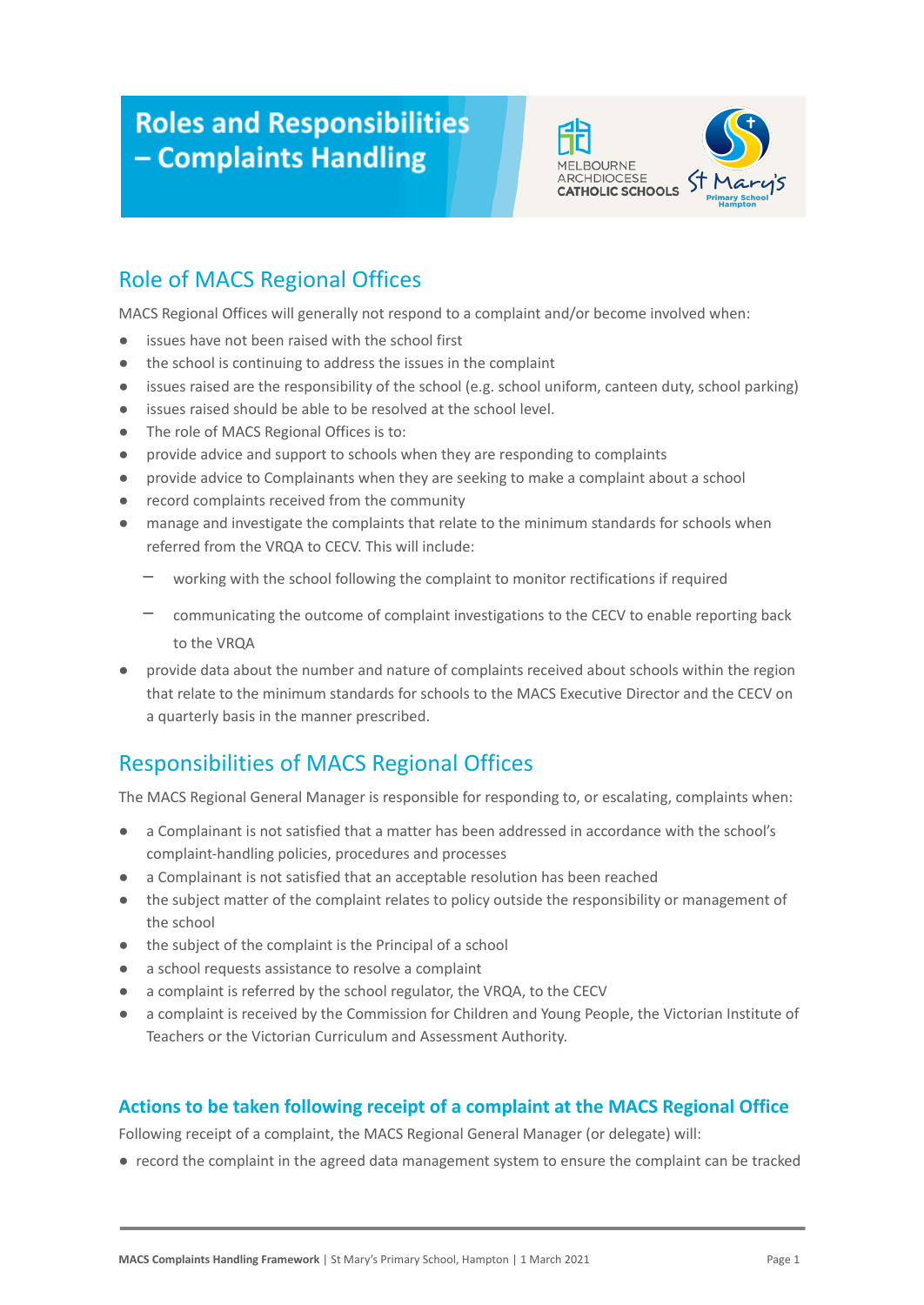- acknowledge receipt of a complaint as soon as possible in writing, within two business days, ensuring the Complainant is aware of MACS complaint-handling procedures
- advise the Complainant that a record of their complaint is being maintained and provide a timeframe, generally 10 business days, after which a preliminary determination will be provided
- provide the Complainant with a case number that should be used for all further communication
- inform the Principal of the school of the receipt of the complaint and provide an opportunity for the Principal to respond to the issues raised
- where it is considered appropriate, provide the Complainant with an opportunity to respond to the Principal's response to the matters raised prior to making a decision about the complaint, or contact the Complainant for more information to help assess the issues or allegations if required
- seek to review school documentation relevant to the complaint such as school policies, procedures, guidelines, records of communication, minutes of meetings or student data
- advise and/or seek permission from the Complainant if any sensitive or medical information provided will need to be shared with others in order to resolve the matter
- where necessary, seek advice from appropriate business units within MACS and/or external agencies to determine how a complaint may be reviewed and whether other avenues of appeal/redress exist
- assess the complaint, which may result in undertaking one or more of the following procedures and processes to help resolve it:

allow more time for resolution at the school

- provide assistance to reach a resolution through regional support

arrange for an independent investigation

- advise the Complainant of any delays that occur in the region's ability to respond within the set timeframe and provide a new timeframe for the resolution
- where necessary, actively support a Complainant with special needs through the complaint procedures and processes
- notify the Complainant of the outcome of the complaint inquiry in writing
- provide the Principal of the school with the outcome of the MACS Regional Office's assessment of the complaint in writing
- ensure all relevant material and a record of the outcome of the complaint are entered in the agreed system database
- complete documentation of the complaint investigation required by the CECV
- ensure records of anonymous complaints are retained in the approved database to enable identification of trends or potential problems
- if a complaint is serious or not resolved after the involvement of the MACS Regional General Manager, refer the complaint to the MACS Executive Director (or the delegate of the MACS Executive Director)
- provide data about the number and nature of complaints received about schools within the region that relate to the minimum standards for schools to the MACS Executive Director and CECV on a quarterly basis.

#### **Possible outcomes of a complaint to the MACS Regional Office**

The MACS Regional Office assessment or escalation to the MACS Executive Director (or the delegate of the MACS Executive Director) may result in advice or direction provided to the Principal of a MACS school for action. The advice or direction could include providing the Complainant with: